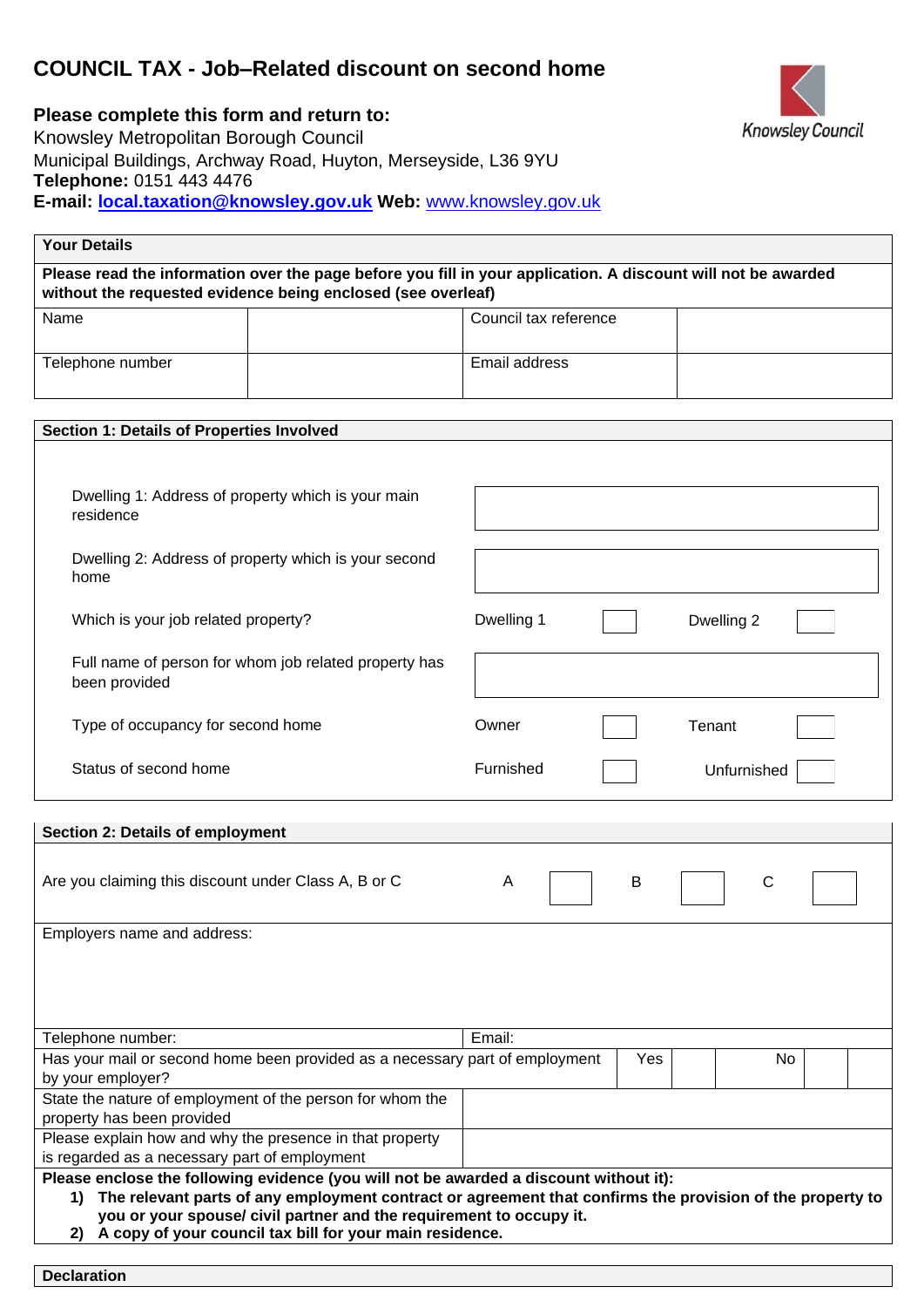I declare that the information supplied on this form is true, complete and correct to the best of my knowledge and that I will notify the council within 21 days of any change in circumstances which might affect my eligibility. I understand that to deliberately provide false information is a criminal offence and may result in prosecution.

Signed: **Date: Date: Date: Date: Date: Date: Date: Date: Date: Date: Date: Date: Date: Date: Date: Date: Date: Date: Date: Date: Date: Date: Date: Date: Date: Date: Date:** 

## **COUNCIL TAX – JOB-RELATED DISCOUNT ON SECOND HOME**

If you live in, and pay Council Tax for a property which your employer requires you to occupy, and you are liable for Council Tax on a second furnished property, you may qualify for a discount of 50%.

### **Who can qualify for this discount?**

The job related second home discount will apply to either;

- The job related dwelling if it is the second home of you or your spouse/ civil partner i.e. not their main residence, or
- To another dwelling if the job related dwelling is your main residence or your spouse/ civil partner and you have another dwelling that is therefore a second home.

One of the properties must fall into Class **A, B** or **C** shown below:

- A. The property is provided to you, or to your spouse/civil partner, because of your employment and it is necessary for proper performance of duties (as stated in your employment contract) i.e. tied accommodation.
- B. The property is occupied as a residence from which you, or your spouse/civil partner, perform the duties of a Minister of any religious denomination.
- C. You are in the armed forces and have your main residence in the UK in Ministry of Defence accommodation which is exempt from Council Tax under Class O.

This discount is not applicable:

- If you have a second property in the locality of your place of work but you do not perform the duties of your employment from that address. There must be a direct link between your work and the property, such as caretaker, landlord of pub, schoolmaster
- Unless both your addresses are in England, Wales or Scotland
- If you are not the liable person for council tax at both properties (unless the property is provided by the ministry of defence or for a minister of religion to perform his duties)
- If you are a director or a partner in the company providing the accommodation (unless you are a full time working director/partner or the company is non-profit making or charitable)

### **What evidence do I need to submit?**

Please enclose a copy of the relevant parts of any employment contract or agreement that confirms the provision of the property to you or your spouse/civil partner and the requirement to occupy it. Please also supply a copy of your Council Tax bill for your main residence. You may send us photocopies or e-mail us scanned copies to: local.taxation@knowsley.gov.uk

#### **We cannot assess your claim for this discount unless the above evidence has been provided.**

**Council Tax and Data Protection** - How we will use your information. The information that you provide will be processed in accordance with the provisions of the Data Protection Act 1998 and relevant legislation. This authority has a duty to protect public funds it administers, and may use information held about you for the prevention and detection of fraud and other lawful purposes. This may include, but